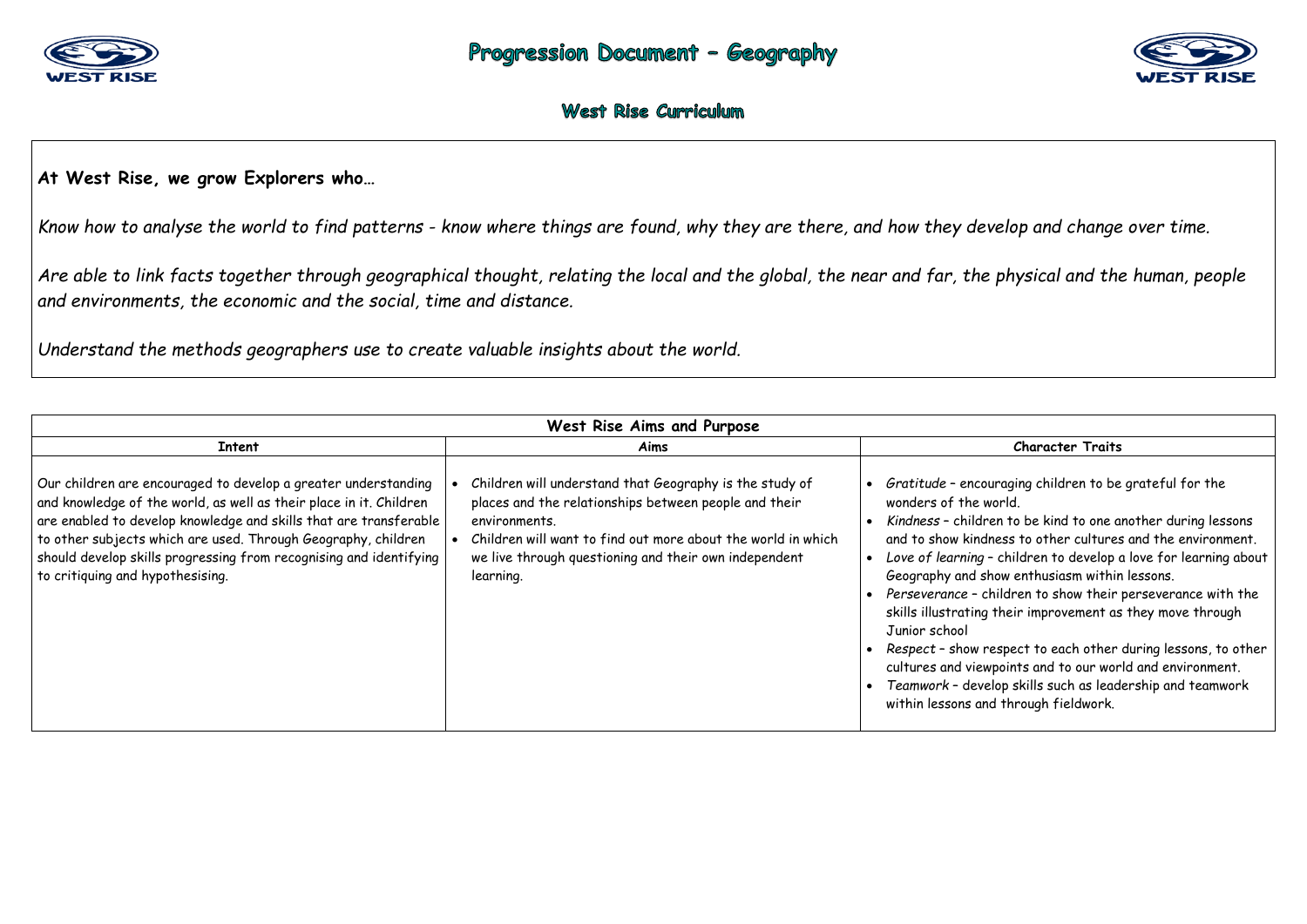|                                                                                                                                                                                                                                                                                                                                                                                                                                                                                                                                                                                                                                                                                                                                                                                                                                                               | National Curriculum Aims and Purpose                                                                                                                                                                                                                                                                                                                                                                                                                                                                                                                                                                                                                                                                                                                                                                                                                                                                                                                                                                                                                                                                                                                                                                                           |                                                                                         |  |
|---------------------------------------------------------------------------------------------------------------------------------------------------------------------------------------------------------------------------------------------------------------------------------------------------------------------------------------------------------------------------------------------------------------------------------------------------------------------------------------------------------------------------------------------------------------------------------------------------------------------------------------------------------------------------------------------------------------------------------------------------------------------------------------------------------------------------------------------------------------|--------------------------------------------------------------------------------------------------------------------------------------------------------------------------------------------------------------------------------------------------------------------------------------------------------------------------------------------------------------------------------------------------------------------------------------------------------------------------------------------------------------------------------------------------------------------------------------------------------------------------------------------------------------------------------------------------------------------------------------------------------------------------------------------------------------------------------------------------------------------------------------------------------------------------------------------------------------------------------------------------------------------------------------------------------------------------------------------------------------------------------------------------------------------------------------------------------------------------------|-----------------------------------------------------------------------------------------|--|
| Purpose of Study                                                                                                                                                                                                                                                                                                                                                                                                                                                                                                                                                                                                                                                                                                                                                                                                                                              | Aims                                                                                                                                                                                                                                                                                                                                                                                                                                                                                                                                                                                                                                                                                                                                                                                                                                                                                                                                                                                                                                                                                                                                                                                                                           | Attai                                                                                   |  |
| A high-quality geography education should inspire in pupils a curiosity<br>and fascination about the world and its people that will remain with<br>them for the rest of their lives. Teaching should equip pupils with<br>knowledge about diverse places, people, resources and natural and<br>human environments, together with a deep understanding of the<br>Earth's key physical and human processes. As pupils progress, their<br>growing knowledge about the world should help them to deepen their<br>understanding of the interaction between physical and human<br>processes, and of the formation and use of landscapes and<br>environments. Geographical knowledge, understanding and skills provide<br>the frameworks and approaches that explain how the Earth's features<br>at different scales are shaped, interconnected and change over time | The national curriculum for geography aims to ensure that all<br>pupils:<br>$\triangleright$ develop contextual knowledge of the location of globally<br>significant places - both terrestrial and marine - including<br>their defining physical and human characteristics and how<br>these provide a geographical context for understanding<br>the actions of processes<br>$\triangleright$ understand the processes that give rise to key physical<br>and human geographical features of the world, how these<br>are interdependent and how they bring about spatial<br>variation and change over time<br>$\triangleright$ are competent in the geographical skills needed to:<br>$\triangleright$ collect, analyse and communicate with a range of data<br>gathered through experiences of fieldwork that deepen<br>their understanding of geographical processes<br>$\triangleright$ interpret a range of sources of geographical information,<br>including maps, diagrams, globes, aerial photographs and<br>Geographical Information Systems (GIS)<br>$\triangleright$ communicate geographical information in a variety of ways,<br>including through maps, numerical and quantitative skills<br>and writing at length. | By the end of each key stag<br>and understand the matters<br>relevant programme of stud |  |
|                                                                                                                                                                                                                                                                                                                                                                                                                                                                                                                                                                                                                                                                                                                                                                                                                                                               | Subject Content                                                                                                                                                                                                                                                                                                                                                                                                                                                                                                                                                                                                                                                                                                                                                                                                                                                                                                                                                                                                                                                                                                                                                                                                                |                                                                                         |  |
| Pupils should extend their knowledge and understanding beyond<br>the local area to include the United Kingdom and Europe, North<br>and South America. This will include the location and<br>characteristics of a range of the world's most significant human<br>and physical features. They should develop their use of<br>geographical knowledge, understanding and skills to enhance<br>their locational and place knowledge.                                                                                                                                                                                                                                                                                                                                                                                                                               | Pupils should be taught to:<br>$\triangleright$ Locational knowledge<br>locate the world's countries, using maps to focus on Europe (including the location of Russia)<br>concentrating on their environmental regions, key physical and human characteristics, countr<br>name and locate counties and cities of the United Kingdom, geographical regions and their id<br>characteristics, key topographical features (including hills, mountains, coasts and rivers), and<br>how some of these aspects have changed over time<br>identify the position and significance of latitude, longitude, Equator, Northern Hemisphere,<br>Cancer and Capricorn, Arctic and Antarctic Circle, the Prime/Greenwich Meridian and time z<br>$\triangleright$ Place knowledge<br>understand geographical similarities and differences through the study of human and physic<br>United Kingdom, a region in a European country, and a region within North or South America                                                                                                                                                                                                                                                                   |                                                                                         |  |

## National Curriculum

 $\triangleright$  Human and physical geography describe and understand key aspects of:

### **Attainment Targets**

Rey stage, pupils are expected to know, apply e matters, skills and processes specified in the re of study.

of Russia) and North and South America, cs, countries, and major cities nd their identifying human and physical rivers), and land-use patterns; and understand

iisphere, Southern Hemisphere, the Tropics of Ind time zones (including day and night)

nd physical geography of a region of the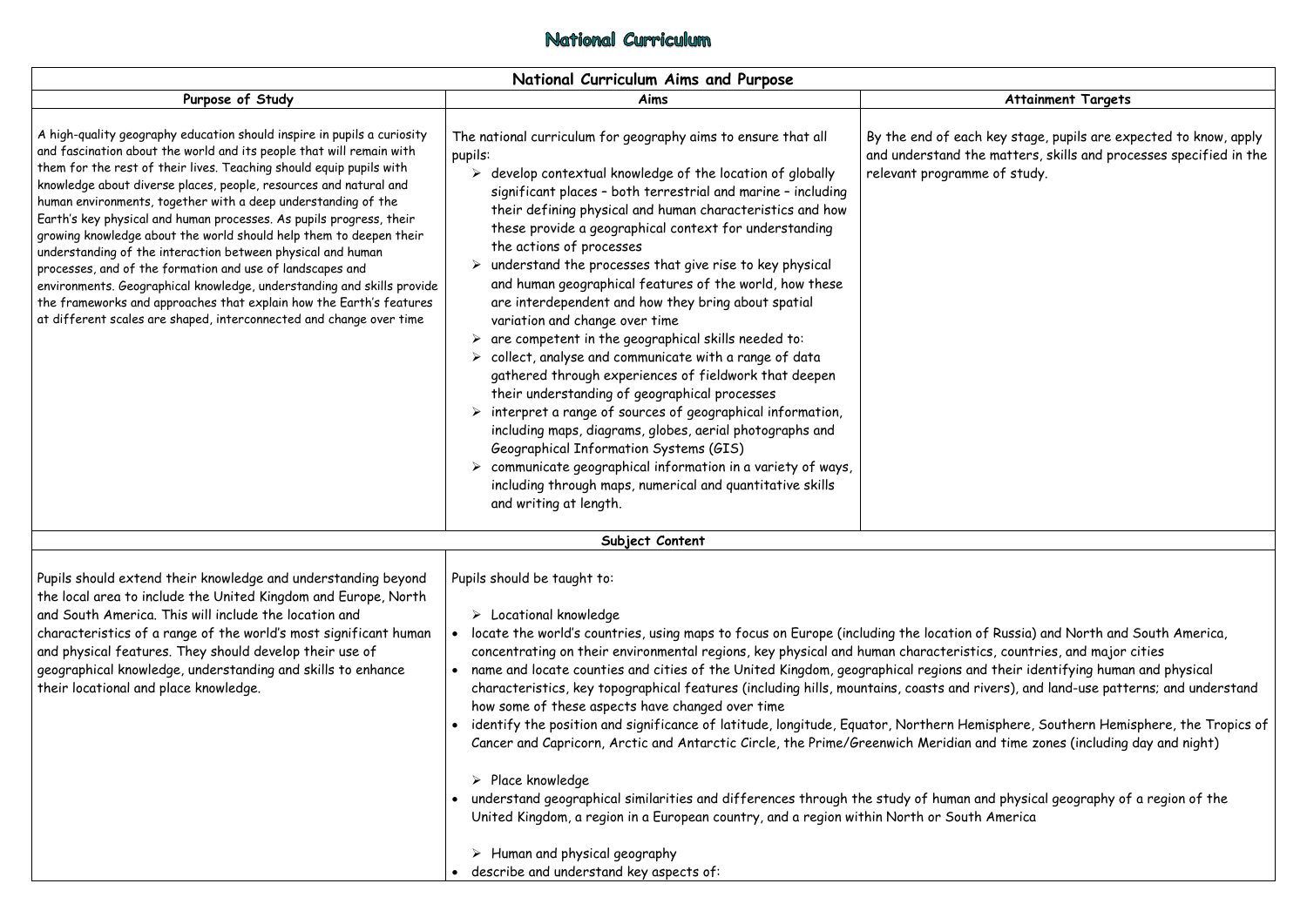| physical geography, including: climate zones, biomes and vegetation belts, rivers,<br>mountains, volcanoes and earthquakes, and the water cycle<br>human geography, including: types of settlement and land use, economic activity<br>including trade links, and the distribution of natural resources including energy,<br>food, minerals and water                                                                                                                                                                                                      |
|-----------------------------------------------------------------------------------------------------------------------------------------------------------------------------------------------------------------------------------------------------------------------------------------------------------------------------------------------------------------------------------------------------------------------------------------------------------------------------------------------------------------------------------------------------------|
| $\triangleright$ Geographical skills and fieldwork<br>use maps, atlases, globes and digital/computer mapping to locate countries and<br>describe features studied<br>use the eight points of a compass, four and six-figure grid references, symbols and key<br>(including the use of Ordnance Survey maps) to build their knowledge of the United<br>Kingdom and the wider world<br>use fieldwork to observe, measure, record and present the human and physical features<br>methods, including sketch maps, plans and graphs, and digital technologies. |

rures in the local area using a range of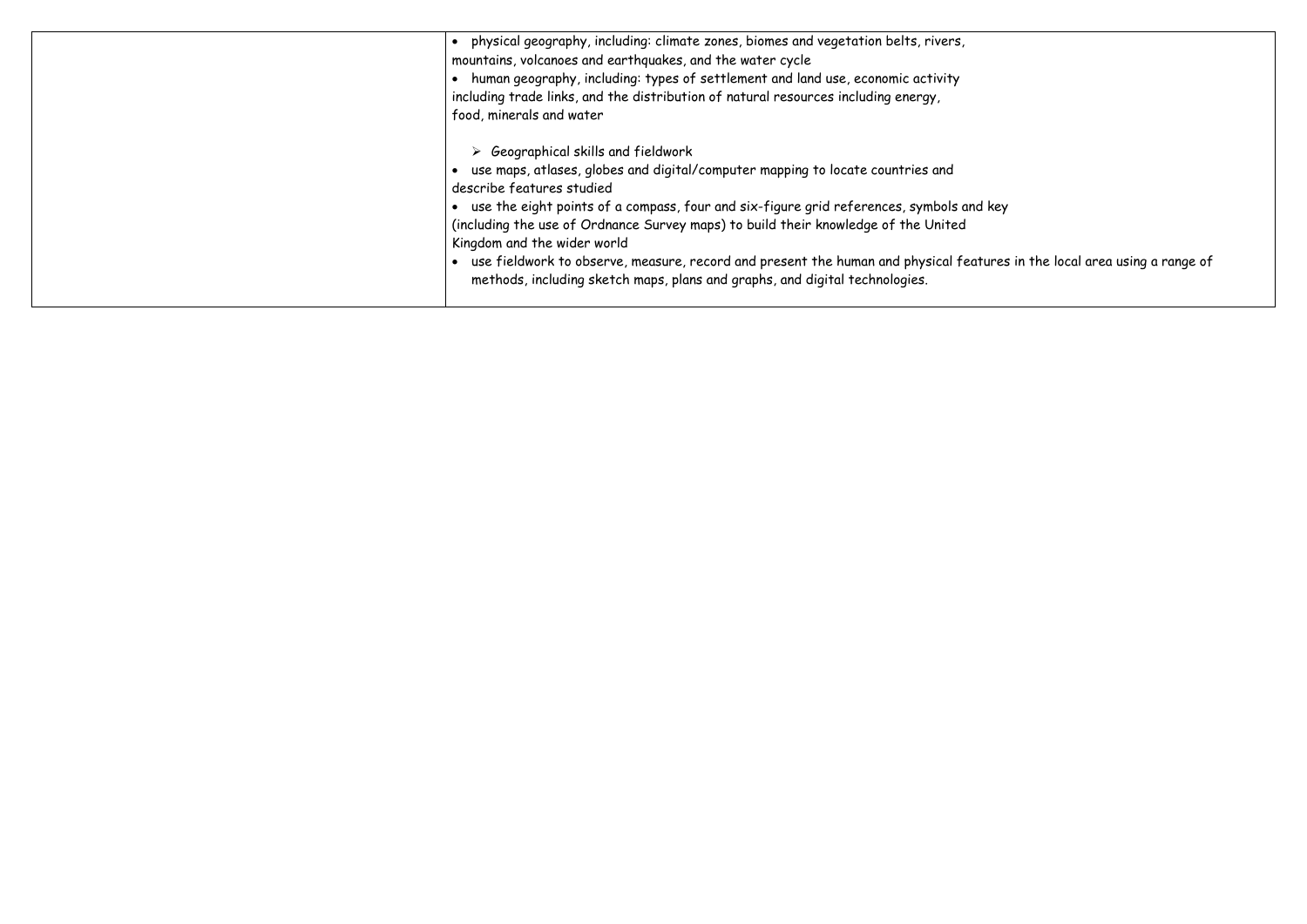## **Curriculum Links**

| English | Aims                                                                                                                                                                                                                                                                                                                                                                                                                                                                                                                                                                                                                                                                                                                                                                                                                                                                                                                                                                                                                                                                                                                                                                                                                                                                                                                                                                                                                                                                                                                                                                                                                          |
|---------|-------------------------------------------------------------------------------------------------------------------------------------------------------------------------------------------------------------------------------------------------------------------------------------------------------------------------------------------------------------------------------------------------------------------------------------------------------------------------------------------------------------------------------------------------------------------------------------------------------------------------------------------------------------------------------------------------------------------------------------------------------------------------------------------------------------------------------------------------------------------------------------------------------------------------------------------------------------------------------------------------------------------------------------------------------------------------------------------------------------------------------------------------------------------------------------------------------------------------------------------------------------------------------------------------------------------------------------------------------------------------------------------------------------------------------------------------------------------------------------------------------------------------------------------------------------------------------------------------------------------------------|
|         | Develop the habit of reading widely and often, for both pleasure and information<br>$\overline{\phantom{a}}$<br>Acquire a wide vocabulary, an understanding of grammar and knowledge of linguistic conve<br>$\blacksquare$<br>spoken language<br>Use discussion in order to learn; they should be able to elaborate and explain clearly their                                                                                                                                                                                                                                                                                                                                                                                                                                                                                                                                                                                                                                                                                                                                                                                                                                                                                                                                                                                                                                                                                                                                                                                                                                                                                 |
|         | Subject Content                                                                                                                                                                                                                                                                                                                                                                                                                                                                                                                                                                                                                                                                                                                                                                                                                                                                                                                                                                                                                                                                                                                                                                                                                                                                                                                                                                                                                                                                                                                                                                                                               |
|         | $\triangleright$ WRITING (COMPOSITION)<br>$\circ$ Plan their writing by:<br>Discussing and recording ideas<br>$\blacksquare$<br>$\triangleright$ SPOKEN LANGUAGE<br>Listen and respond appropriately to adults and their peers<br>$\blacksquare$<br>Ask relevant questions to extend their understanding and knowledge<br>Use relevant strategies to build their vocabulary<br>$\blacksquare$<br>Articulate and justify answers, arguments and opinions<br>Use spoken language to develop understanding through speculating, hypothesising. Imagin<br>Participate in discussions, presentation, performances, role play, improvisations and debat<br>Consider and evaluate different viewpoints, attending to and building on the contributions<br>$\triangleright$ READING (COMPREHNSION)<br>Develop positive attitudes to reading and understanding of what they read by:<br>$\circ$<br>- Listening to and discussing a wide range of fiction, poetry, plays, non-fiction and referenc<br>Reading books that are structured in different ways and reading for a range of purposes<br>Using dictionaries to check the meaning of words that they have read<br>o Understand what they read, in books they can read independently, by:<br>Checking that the text makes sense to them, discussing their understanding and explainir<br>$\blacksquare$<br>asking questions to improve their understanding of a text<br>Retrieve and record information from non-fiction<br>$\overline{\phantom{0}}$<br>Participate in discussion about both books that are read to them and those they can read<br>listening to what others say. |

tic conventions for reading, writing and

arly their understanding and ideas

. Imagining and exploring ideas nd debates ributions of others

reference books or textbooks

explaining the meaning of words in context

can read for themselves, taking turns and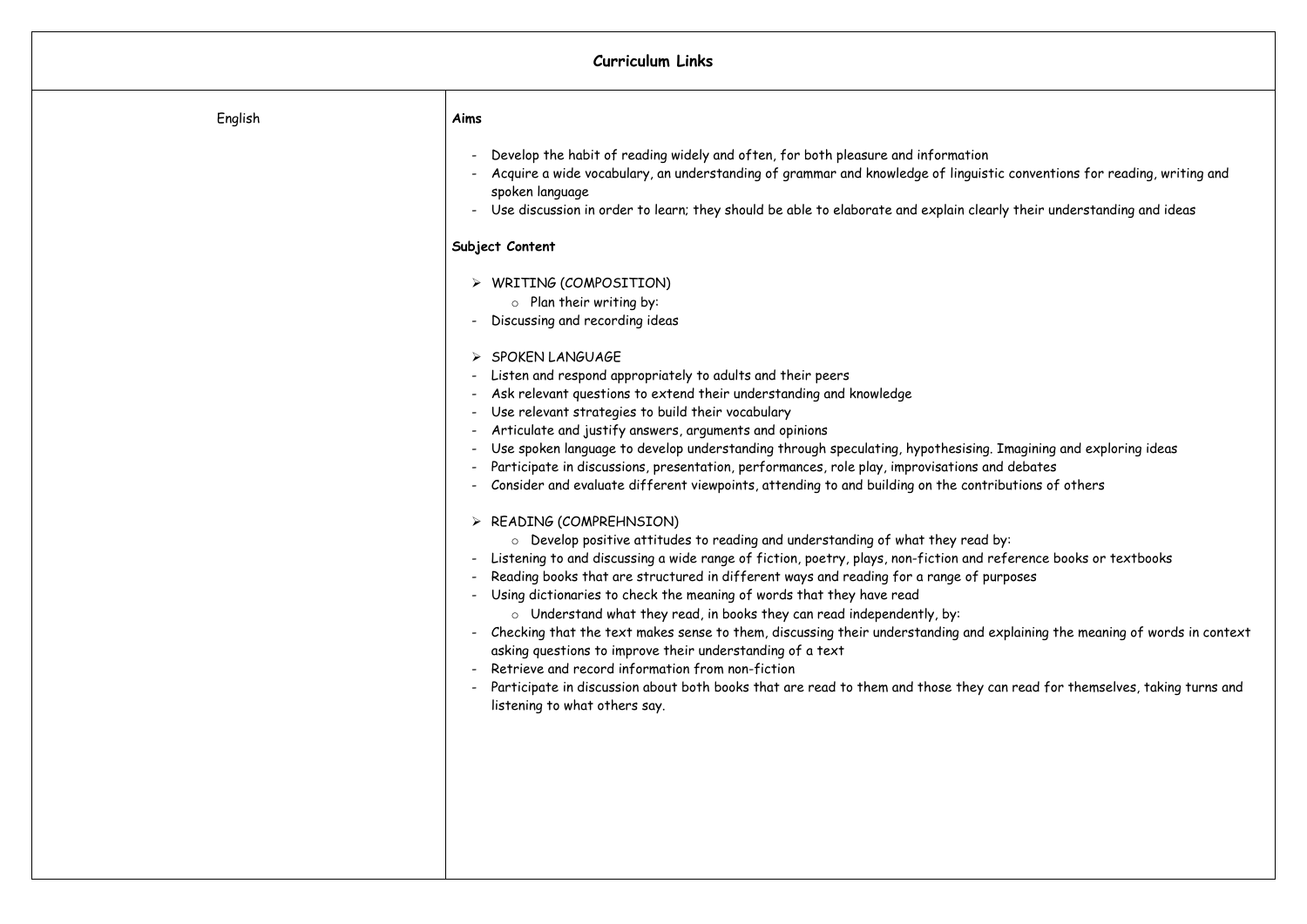| Maths   | Subject content                                                                                                                                                                                                                                                                                                                                                                                                                                                                                                                                                                                                                                                                                                                                                                                                                                                                                                                                                                                                                                                                                                                                                                                                                                                                                                                                                                                                                                                                                                                                                                                                                                                                                                                                                                                             |
|---------|-------------------------------------------------------------------------------------------------------------------------------------------------------------------------------------------------------------------------------------------------------------------------------------------------------------------------------------------------------------------------------------------------------------------------------------------------------------------------------------------------------------------------------------------------------------------------------------------------------------------------------------------------------------------------------------------------------------------------------------------------------------------------------------------------------------------------------------------------------------------------------------------------------------------------------------------------------------------------------------------------------------------------------------------------------------------------------------------------------------------------------------------------------------------------------------------------------------------------------------------------------------------------------------------------------------------------------------------------------------------------------------------------------------------------------------------------------------------------------------------------------------------------------------------------------------------------------------------------------------------------------------------------------------------------------------------------------------------------------------------------------------------------------------------------------------|
|         | $\triangleright$ Number - number and place value<br>count backwards through zero to include negative numbers<br>interpret negative numbers in context, count forwards and backwards with positive and ne<br>through zero<br>$\triangleright$ Number - fractions (including decimals and percentages)<br>recognise the per cent symbol (%) and understand that per cent relates to 'number of part<br>percentages as a fraction with denominator 100, and as a decimal<br>Measurement<br>Convert between different units of measure [for example, kilometre to metre; hour to min<br>$\triangleright$ Geometry-properties of shape<br>identify horizontal and vertical lines and pairs of perpendicular and parallel lines.<br>$\triangleright$ Geometry - position and direction<br>describe positions on a 2-D grid as coordinates in the first quadrant<br>describe movements between positions as translations of a given unit to the left/right and<br>plot specified points and draw sides to complete a given polygon<br>describe positions on the full coordinate grid (all four quadrants)<br>draw and translate simple shapes on the coordinate plane, and reflect them in the axes<br>$\triangleright$ Statistics<br>interpret and present data using bar charts, pictograms and tables<br>- solve one-step and two-step questions [for example, 'How many more?' and 'How many fewe<br>scaled bar charts and pictograms and tables<br>interpret and present discrete and continuous data using appropriate graphical methods, in<br>solve comparison, sum and difference problems using information presented in a line graph<br>complete, read and interpret information in tables, including timetables.<br>interpret and construct pie charts and line graphs and use these to solve problems |
|         | calculate and interpret the mean as an average.                                                                                                                                                                                                                                                                                                                                                                                                                                                                                                                                                                                                                                                                                                                                                                                                                                                                                                                                                                                                                                                                                                                                                                                                                                                                                                                                                                                                                                                                                                                                                                                                                                                                                                                                                             |
| Science | Aims                                                                                                                                                                                                                                                                                                                                                                                                                                                                                                                                                                                                                                                                                                                                                                                                                                                                                                                                                                                                                                                                                                                                                                                                                                                                                                                                                                                                                                                                                                                                                                                                                                                                                                                                                                                                        |
|         | develop understanding of the nature, processes and methods of science through different<br>help them to answer scientific questions about the world around them                                                                                                                                                                                                                                                                                                                                                                                                                                                                                                                                                                                                                                                                                                                                                                                                                                                                                                                                                                                                                                                                                                                                                                                                                                                                                                                                                                                                                                                                                                                                                                                                                                             |
|         | <b>Working Scientifically</b>                                                                                                                                                                                                                                                                                                                                                                                                                                                                                                                                                                                                                                                                                                                                                                                                                                                                                                                                                                                                                                                                                                                                                                                                                                                                                                                                                                                                                                                                                                                                                                                                                                                                                                                                                                               |
|         | making systematic and careful observations and, where appropriate, taking accurate measu<br>a range of equipment, including thermometers and data loggers<br>gathering, recording, classifying and presenting data in a variety of ways to help in answeri                                                                                                                                                                                                                                                                                                                                                                                                                                                                                                                                                                                                                                                                                                                                                                                                                                                                                                                                                                                                                                                                                                                                                                                                                                                                                                                                                                                                                                                                                                                                                  |

ve and negative whole numbers, including

er of parts per hundred', and write

ur to minute]

right and up/down

any fewer?'] using information presented in

ethods, including bar charts and time graphs

lifferent types of science enquiries that

te measurements using standard units, using

n answering questions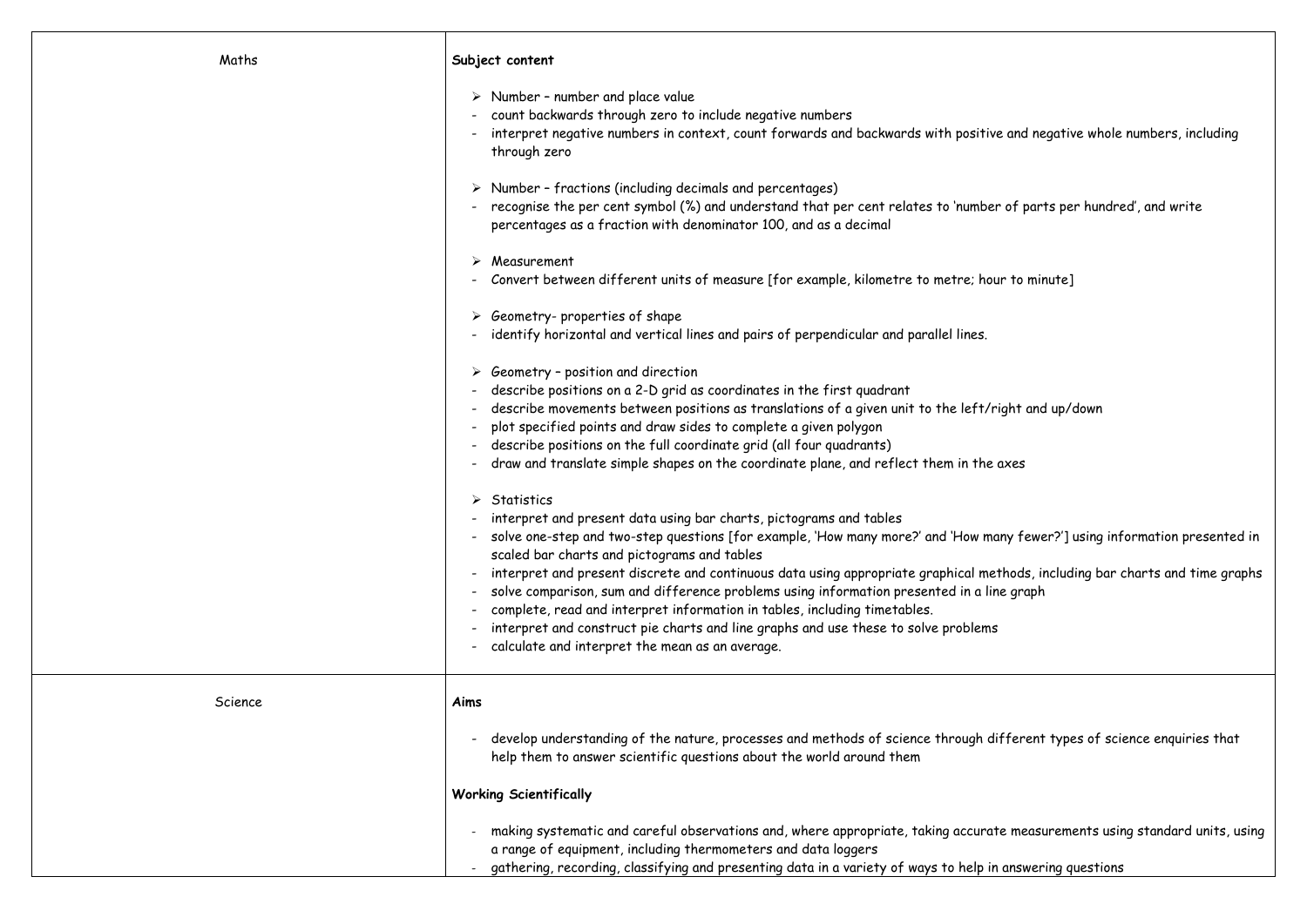|                | recording findings using simple scientific language, drawings, labelled diagrams, keys, bar cl<br>reporting on findings from enquiries, including oral and written explanations, displays or pro<br>conclusions<br>using results to draw simple conclusions, make predictions for new values, suggest improver<br>identifying differences, similarities or changes related to simple scientific ideas and proce<br>reporting and presenting findings from enquiries, including conclusions, causal relationships<br>of trust in results, in oral and written forms such as displays and other presentations<br>Subject Content<br>$\triangleright$ Plants<br>explore the requirements of plants for life and growth (air, light, water, nutrients from so<br>vary from plant to plant<br>$\triangleright$ Rocks<br>compare and group together different kinds of rocks on the basis of their appearance and<br>$\triangleright$ Living things and their habitats<br>explore and use classification keys to help group, identify and name a variety of living thing<br>environment<br>recognise that environments can change and that this can sometimes pose dangers to living<br>describe the differences in the life cycles of a mammal, an amphibian, an insect and a bird<br>describe the life process of reproduction in some plants and animals<br>describe how living things are classified into broad groups according to common observable<br>similarities and differences, including micro-organisms, plants and animals<br>give reasons for classifying plants and animals based on specific characteristics<br>$\triangleright$ Earth and Space<br>use the idea of the Earth's rotation to explain day and night and the apparent movement of<br><b>Evolution and Inheritance</b><br>recognise that living things have changed over time and that fossils provide information ab<br>Earth millions of years ago<br>identify how animals and plants are adapted to suit their environment in different ways and<br>evolution |
|----------------|-----------------------------------------------------------------------------------------------------------------------------------------------------------------------------------------------------------------------------------------------------------------------------------------------------------------------------------------------------------------------------------------------------------------------------------------------------------------------------------------------------------------------------------------------------------------------------------------------------------------------------------------------------------------------------------------------------------------------------------------------------------------------------------------------------------------------------------------------------------------------------------------------------------------------------------------------------------------------------------------------------------------------------------------------------------------------------------------------------------------------------------------------------------------------------------------------------------------------------------------------------------------------------------------------------------------------------------------------------------------------------------------------------------------------------------------------------------------------------------------------------------------------------------------------------------------------------------------------------------------------------------------------------------------------------------------------------------------------------------------------------------------------------------------------------------------------------------------------------------------------------------------------------------------------------------------------------------------------------------------------------------------------------------------|
| Art and Design | Subject Content                                                                                                                                                                                                                                                                                                                                                                                                                                                                                                                                                                                                                                                                                                                                                                                                                                                                                                                                                                                                                                                                                                                                                                                                                                                                                                                                                                                                                                                                                                                                                                                                                                                                                                                                                                                                                                                                                                                                                                                                                         |
|                | to create sketch books to record their observations and use them to review and revisit ide                                                                                                                                                                                                                                                                                                                                                                                                                                                                                                                                                                                                                                                                                                                                                                                                                                                                                                                                                                                                                                                                                                                                                                                                                                                                                                                                                                                                                                                                                                                                                                                                                                                                                                                                                                                                                                                                                                                                              |

eys, bar charts, and tables lays or presentations of results and

 $\cdot$  improvements and raise further questions and processes ationships and explanations of and a degree

s from soil, and room to grow) and how they

rance and simple physical properties

iving things in their local and wider

s to living things

bservable characteristics and based on

vement of the sun across the sky

mation about living things that inhabited the

ways and that adaptation may lead to

revisit ideas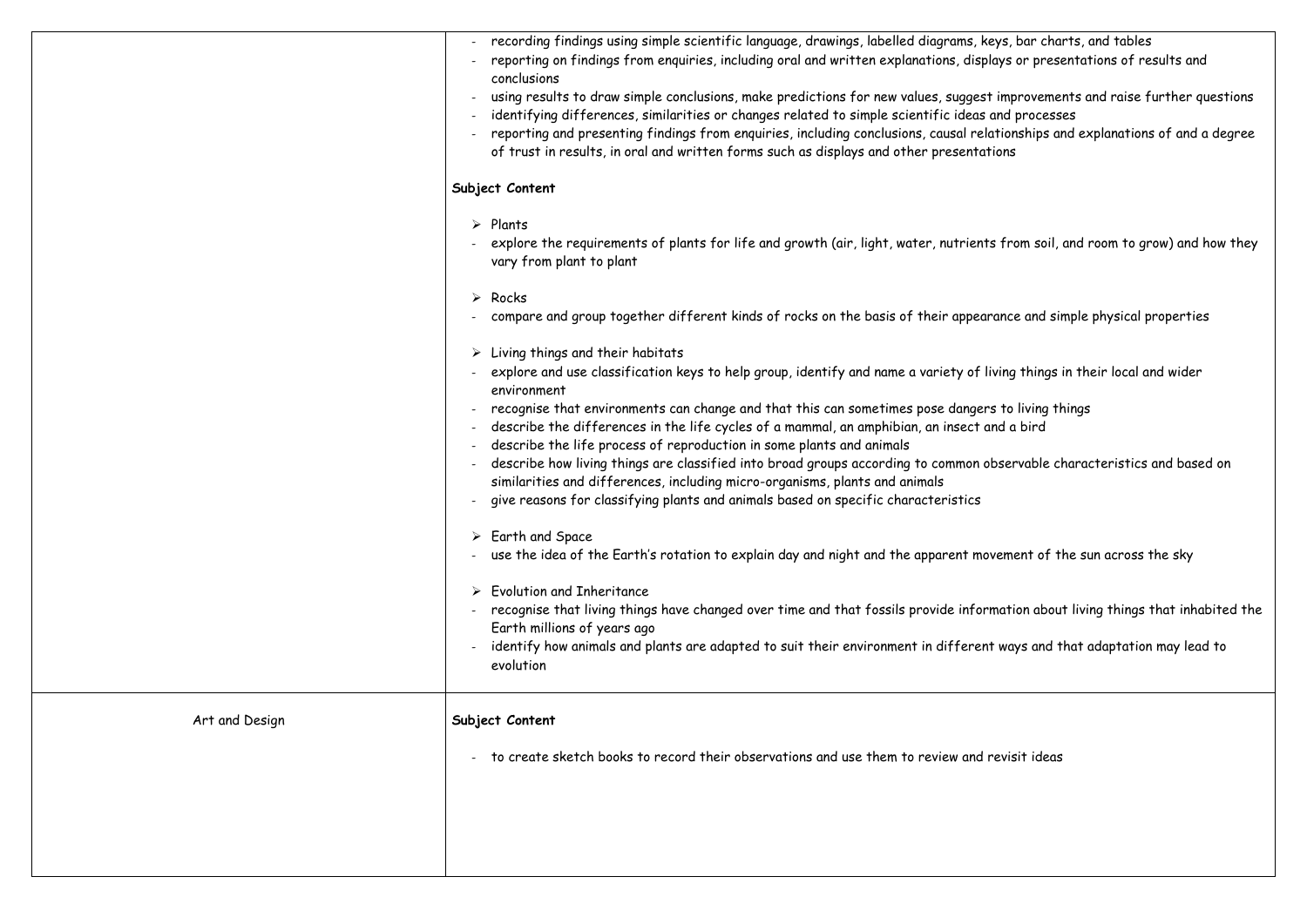| Computing | Aims                                                                                                                                                                                                                                                                                                                                                                                                                                                                                                                                                                                                                                                                                                                                                                                                                                                                                                                         |  |
|-----------|------------------------------------------------------------------------------------------------------------------------------------------------------------------------------------------------------------------------------------------------------------------------------------------------------------------------------------------------------------------------------------------------------------------------------------------------------------------------------------------------------------------------------------------------------------------------------------------------------------------------------------------------------------------------------------------------------------------------------------------------------------------------------------------------------------------------------------------------------------------------------------------------------------------------------|--|
|           | - Are responsible, competent, confident and creative users of information and com                                                                                                                                                                                                                                                                                                                                                                                                                                                                                                                                                                                                                                                                                                                                                                                                                                            |  |
|           | Subject Content                                                                                                                                                                                                                                                                                                                                                                                                                                                                                                                                                                                                                                                                                                                                                                                                                                                                                                              |  |
|           | - Use search technologies effectively, appreciate how results are selected and ran<br>content<br>Select, use and combine a variety of software (including internet services) on a r<br>range of programs, systems and content that accomplish given goals, including col<br>data and information                                                                                                                                                                                                                                                                                                                                                                                                                                                                                                                                                                                                                             |  |
| History   | Aims                                                                                                                                                                                                                                                                                                                                                                                                                                                                                                                                                                                                                                                                                                                                                                                                                                                                                                                         |  |
|           | know and understand the history of these islands as a coherent, chronological nai<br>present day: how people's lives have shaped this nation and how Britain has influe<br>know and understand significant aspects of the history of the wider world: the n<br>and dissolution of empires; characteristic features of past non-European societie<br>gain and deploy a historically grounded understanding of abstract terms such as '<br>'peasantry'<br>understand historical concepts such as continuity and change, cause and conseque<br>and use them to make connections, draw contrasts, analyse trends, frame histori<br>structured accounts, including written narratives and analyses<br>gain historical perspective by placing their growing knowledge into different cont<br>local, regional, national and international history; between cultural, economic, mili<br>and between short- and long-term timescales. |  |
|           | Subject Content                                                                                                                                                                                                                                                                                                                                                                                                                                                                                                                                                                                                                                                                                                                                                                                                                                                                                                              |  |
|           | - changes in Britain from the Stone Age to the Iron Age<br>- the Roman Empire and its impact on Britain<br>Britain's settlement by Anglo-Saxons and Scots<br>- the Viking and Anglo-Saxon struggle for the Kingdom of England to the time of E<br>- a local history study<br>- a study of an aspect or theme in British history that extends pupils' chronologica<br>- the achievements of the earliest civilizations - an overview of where and when th<br>study of one of the following: Ancient Sumer; The Indus Valley; Ancient Egypt; T<br>- Ancient Greece - a study of Greek life and achievements and their influence on t<br>A non-European society that provides contrasts with British history - one study (<br>including a study of Baghdad c. AD 900; Maya civilization c. AD 900; Benin (West                                                                                                                  |  |

munication technology.

hked, and be discerning in evaluating digital

range of digital devices to design and create a  $\overline{\phantom{a}}$ llecting, analysing, evaluating and presenting

rrative, from the earliest times to the enced and been influenced by the wider world iature of ancient civilisations; the expansion es; achievements and follies of mankind 'empire', 'civilisation', 'parliament' and

ence, similarity, difference and significance, ically-valid questions and create their own

texts, understanding the connections between itary, political, religious and social history;

dward the Confessor

al knowledge beyond 1066 ne first civilizations appeared and a depth The Shang Dynasty of Ancient China he western world chosen from: early Islamic civilization,  $i$  Africa) c. AD 900-1300.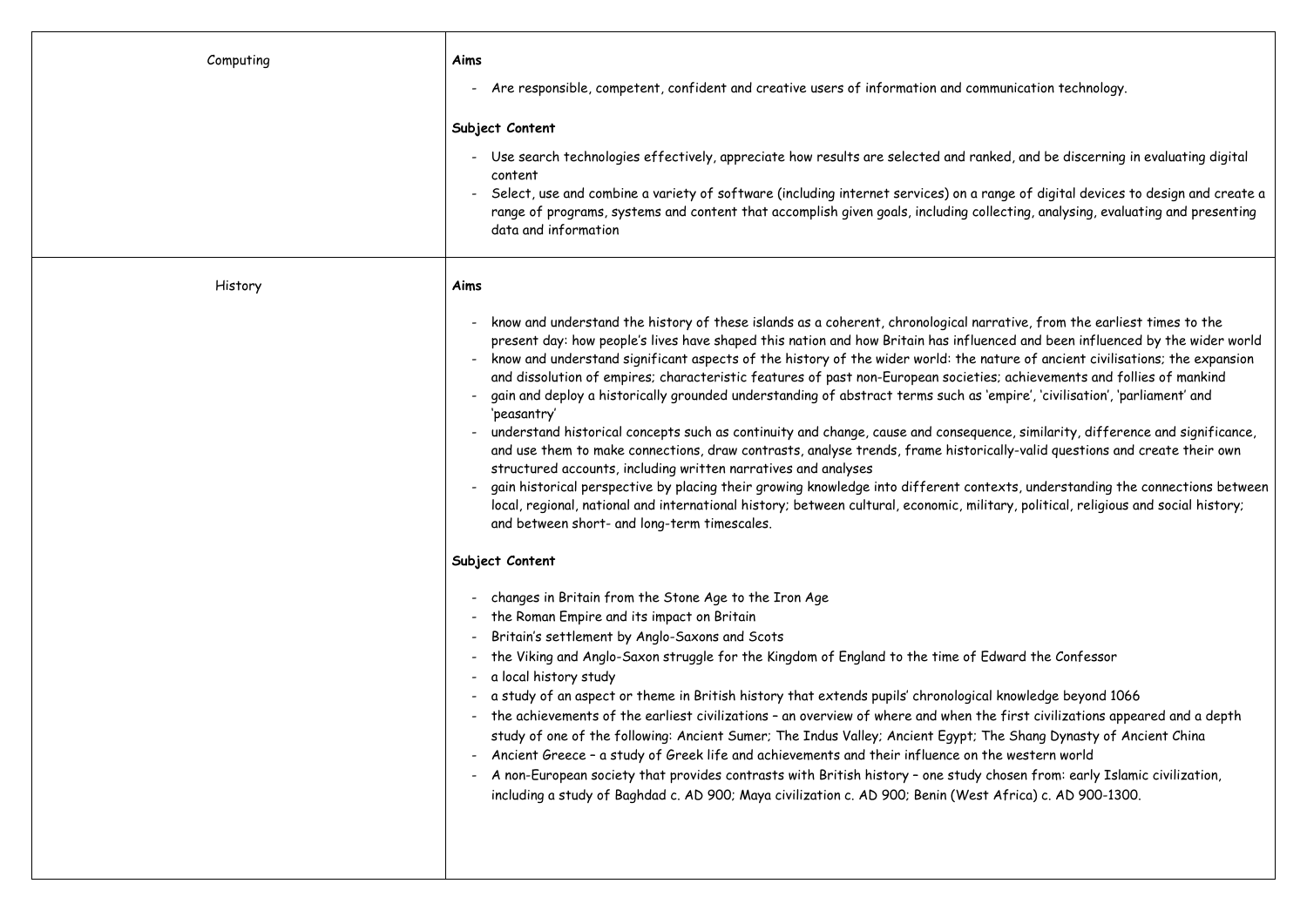| Music     | Aims                                                                                                                                                                                                        |
|-----------|-------------------------------------------------------------------------------------------------------------------------------------------------------------------------------------------------------------|
|           | Perform, listen to, review and evaluate music across a range of historical periods,<br>$\qquad \qquad \blacksquare$<br>works of the great composers and musicians                                           |
|           | Subject Content                                                                                                                                                                                             |
|           | appreciate and understand a wide range of high-quality live and recorded music de<br>$\overline{\phantom{a}}$<br>great composers and musicians                                                              |
| <b>RE</b> | Aims                                                                                                                                                                                                        |
|           | Know about and understand a range of religions and worldviews.<br>$\overline{\phantom{a}}$<br>Express ideas and insights about the nature, significance and impact of religions<br>$\overline{\phantom{a}}$ |
|           | Subject Content                                                                                                                                                                                             |
|           | Value both the commonality and diversity present in the world through gaining an<br>$\qquad \qquad \blacksquare$<br>world religions;                                                                        |

, genres, styles and traditions, including the

-<br>Irawn from different traditions and from

and worldviews.

i understanding and respect for the main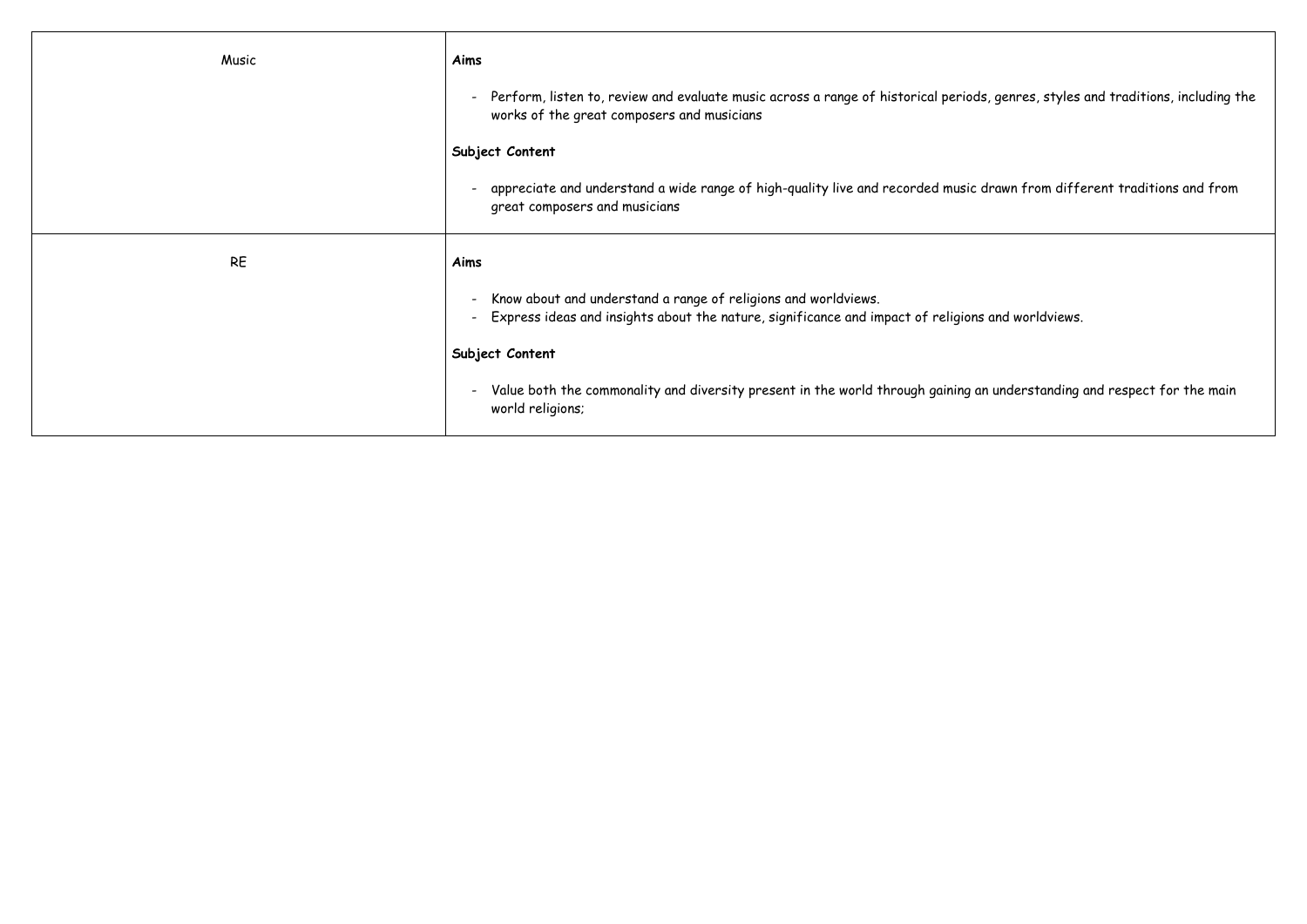# Progression - Knowledge and Skills

| Subject Content      | <b>Knowledge and Skills</b>                                                                                                                                                                                                                                                                                                                                                                                                                                                                                                                                                                                                                                                                                                                                                                                                                                                                                                                                                                                                                                                                                                                                                                                                                                                                   |                                                                                                                          |                                                                                                                                                                                                                                                                                                                                                                                                                                                                                                                                                                                                                                                                                                                                                                                                                                                                                                                                                                                                                                                                                                                                                                                                                                                                                                                              |                                                                                                                                                                                                                                                                                                                               |
|----------------------|-----------------------------------------------------------------------------------------------------------------------------------------------------------------------------------------------------------------------------------------------------------------------------------------------------------------------------------------------------------------------------------------------------------------------------------------------------------------------------------------------------------------------------------------------------------------------------------------------------------------------------------------------------------------------------------------------------------------------------------------------------------------------------------------------------------------------------------------------------------------------------------------------------------------------------------------------------------------------------------------------------------------------------------------------------------------------------------------------------------------------------------------------------------------------------------------------------------------------------------------------------------------------------------------------|--------------------------------------------------------------------------------------------------------------------------|------------------------------------------------------------------------------------------------------------------------------------------------------------------------------------------------------------------------------------------------------------------------------------------------------------------------------------------------------------------------------------------------------------------------------------------------------------------------------------------------------------------------------------------------------------------------------------------------------------------------------------------------------------------------------------------------------------------------------------------------------------------------------------------------------------------------------------------------------------------------------------------------------------------------------------------------------------------------------------------------------------------------------------------------------------------------------------------------------------------------------------------------------------------------------------------------------------------------------------------------------------------------------------------------------------------------------|-------------------------------------------------------------------------------------------------------------------------------------------------------------------------------------------------------------------------------------------------------------------------------------------------------------------------------|
|                      | Year 3                                                                                                                                                                                                                                                                                                                                                                                                                                                                                                                                                                                                                                                                                                                                                                                                                                                                                                                                                                                                                                                                                                                                                                                                                                                                                        | Year 4                                                                                                                   | Year 5                                                                                                                                                                                                                                                                                                                                                                                                                                                                                                                                                                                                                                                                                                                                                                                                                                                                                                                                                                                                                                                                                                                                                                                                                                                                                                                       | Year 6                                                                                                                                                                                                                                                                                                                        |
| Locational Knowledge | Building on KS1 knowledge of the<br>UK, children begin to explore more<br>of the world, understand how the<br>world has zones and the<br>significance of those zones.<br>Locating places and features<br>accurately on maps also becomes a<br>focus.<br>Pupils should extend their<br>knowledge and understanding<br>beyond the local area to include<br>the United Kingdom and Europe,<br>North and South America.<br>Children can develop contextual<br>knowledge of the location of<br>globally significant places - both<br>terrestrial and marine.<br>Children develop their<br>understanding, recognising and<br>identifying key physical and human<br>geographical features.<br>Children can:<br>$\circ$ name and locate counties and cities<br>of the United Kingdom, identifying<br>human and physical characteristics<br>including hills, mountains, rivers<br>and seas, and how a place has<br>changed;<br>use key vocabulary to demonstrate<br>$\circ$<br>knowledge and understanding in<br>this strand: county, country, town,<br>coast, physical features, human<br>features, mountain, hill, river, sea,<br>climate, tropics, tropical, of<br>latitude, longitude, Equator,<br>Northern Hemisphere, Southern<br>Hemisphere, the Tropics of Cancer<br>and Capricorn, Arctic and | Children develop their understanding,<br>recognising and identifying key<br>physical and human geographical<br>features. | Children begin to explore Eastern<br>Europe and South America using maps<br>to find these locations. Children use<br>their knowledge of longitude, latitude,<br>coordinates and indexes to locate<br>places. Compared to Lower KS2,<br>children focus more on finding<br>locations outside of the UK.<br>Pupils should extend their<br>knowledge and understanding<br>beyond the local area to include<br>the United Kingdom and Europe,<br>North and South America. They<br>will begin to explore the concept<br>of tourism and its impact.<br>Children can develop contextual<br>knowledge of the location of<br>globally significant places - both<br>terrestrial and marine.<br>Children develop their<br>understanding of recognising and<br>identifying key physical and human<br>geographical features of the<br>world; how these are<br>interdependent and how they bring<br>about spatial variation and change<br>over time.<br>Children can:<br>$\circ$ use maps to locate the world's<br>countries with a focus on Eastern<br>Europe and South America,<br>concentrating on their<br>environmental regions, key physical<br>and human characteristics,<br>countries, and major cities;<br>$\circ$ name and locate counties and cities<br>of the United Kingdom, identifying<br>their physical features, including | $\circ$ use maps to locate the world's<br>countries with a focus on Eastern<br>Europe and South America,<br>concentrating on their<br>environmental regions, key physical<br>and human characteristics,<br>countries, and major cities;<br>How do we look after our<br>environment and save energy?<br>Water? Oil? Resources? |
|                      | Antarctic Circle.                                                                                                                                                                                                                                                                                                                                                                                                                                                                                                                                                                                                                                                                                                                                                                                                                                                                                                                                                                                                                                                                                                                                                                                                                                                                             |                                                                                                                          | mountains, and rivers, and land-use                                                                                                                                                                                                                                                                                                                                                                                                                                                                                                                                                                                                                                                                                                                                                                                                                                                                                                                                                                                                                                                                                                                                                                                                                                                                                          |                                                                                                                                                                                                                                                                                                                               |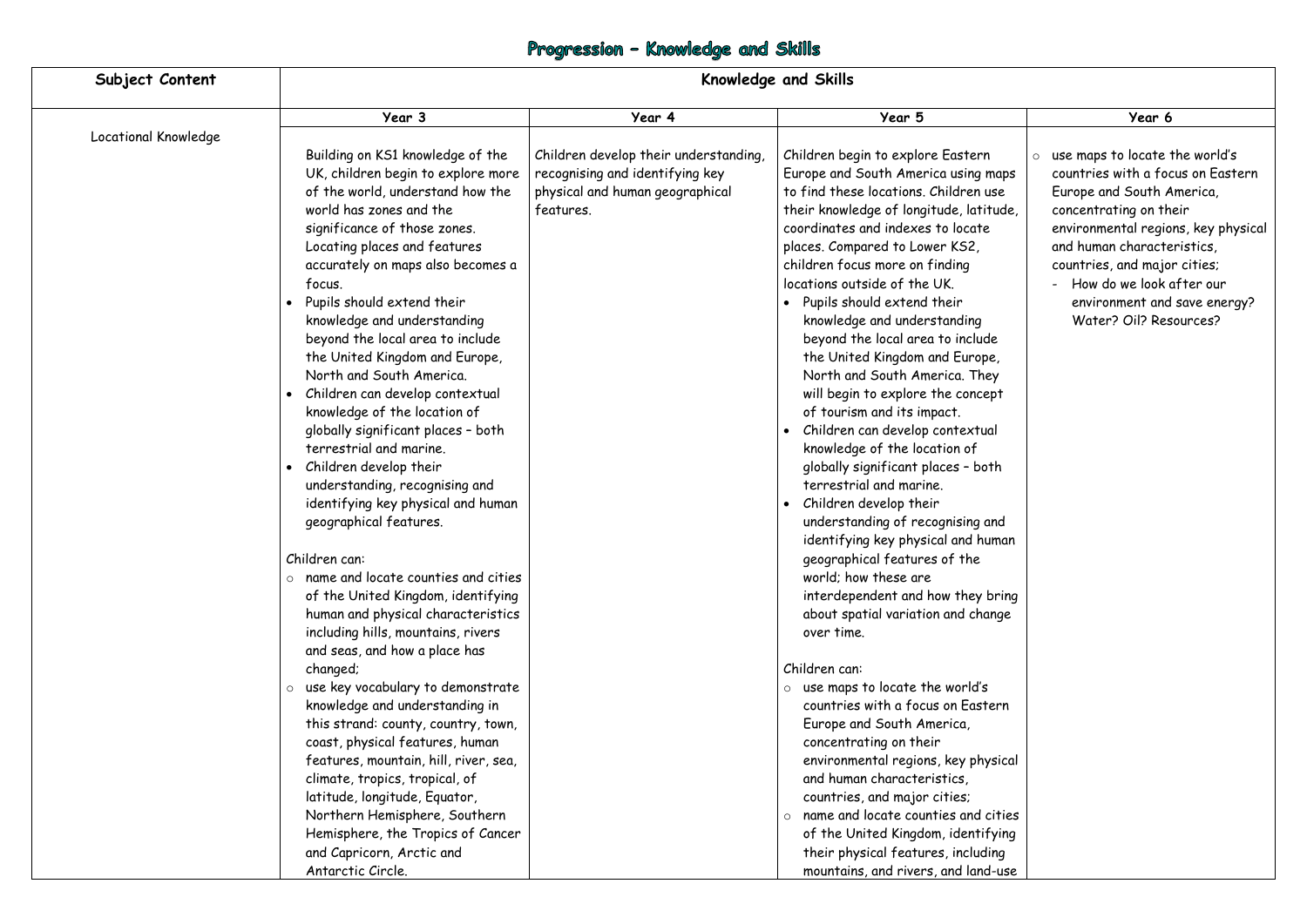|  | patterns; showing change over<br>time;<br>identify the position and<br>$\circ$<br>significance of latitude, longitude,<br>Equator, Northern Hemisphere,<br>Southern Hemisphere and use<br>longitude and latitude to find<br>locations on a map;<br>use key vocabulary to demonstrate<br>$\circ$<br>knowledge and understanding in<br>this strand: atlas, index,<br>coordinates, latitude, longitude,<br>contour, altitude, peaks, slopes,<br>continent, country, city, North<br>America, South America, border,<br>key. |
|--|-------------------------------------------------------------------------------------------------------------------------------------------------------------------------------------------------------------------------------------------------------------------------------------------------------------------------------------------------------------------------------------------------------------------------------------------------------------------------------------------------------------------------|
|--|-------------------------------------------------------------------------------------------------------------------------------------------------------------------------------------------------------------------------------------------------------------------------------------------------------------------------------------------------------------------------------------------------------------------------------------------------------------------------------------------------------------------------|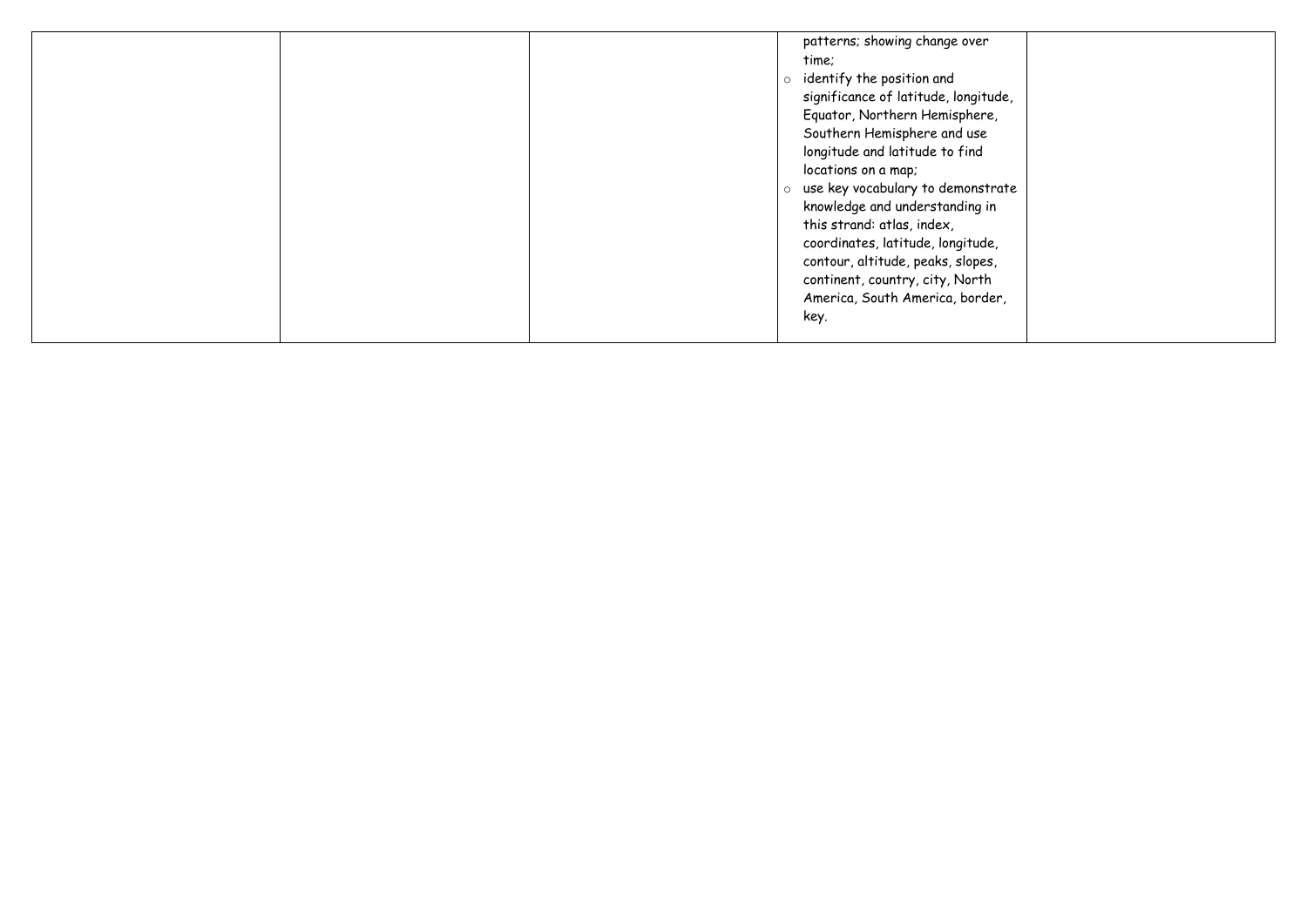| Subject Content                       | <b>Knowledge and Skills</b>                                                                                                                                                                                                                                                                                                                                                                                                                                                                                                                                                                                                                                                                                                                                                                                                                                                                                                                                                                                                                      |        |                                                                                                                                                                                                                                                                                                                                                                                                                                                                                                                                                                                                                                                                                                                                                                                                                                                                                                                                                                                                                                                                                                                  |                                                                                                                                                                                                                                                                                                                                                                 |
|---------------------------------------|--------------------------------------------------------------------------------------------------------------------------------------------------------------------------------------------------------------------------------------------------------------------------------------------------------------------------------------------------------------------------------------------------------------------------------------------------------------------------------------------------------------------------------------------------------------------------------------------------------------------------------------------------------------------------------------------------------------------------------------------------------------------------------------------------------------------------------------------------------------------------------------------------------------------------------------------------------------------------------------------------------------------------------------------------|--------|------------------------------------------------------------------------------------------------------------------------------------------------------------------------------------------------------------------------------------------------------------------------------------------------------------------------------------------------------------------------------------------------------------------------------------------------------------------------------------------------------------------------------------------------------------------------------------------------------------------------------------------------------------------------------------------------------------------------------------------------------------------------------------------------------------------------------------------------------------------------------------------------------------------------------------------------------------------------------------------------------------------------------------------------------------------------------------------------------------------|-----------------------------------------------------------------------------------------------------------------------------------------------------------------------------------------------------------------------------------------------------------------------------------------------------------------------------------------------------------------|
|                                       | Year 3                                                                                                                                                                                                                                                                                                                                                                                                                                                                                                                                                                                                                                                                                                                                                                                                                                                                                                                                                                                                                                           | Year 4 | Year 5                                                                                                                                                                                                                                                                                                                                                                                                                                                                                                                                                                                                                                                                                                                                                                                                                                                                                                                                                                                                                                                                                                           | Year 6                                                                                                                                                                                                                                                                                                                                                          |
| Place knowledge<br>$\circ$<br>$\circ$ | o Children develop vocabulary<br>relating to physical and human<br>geographical features from KS1.<br>They begin to develop the skills of<br>comparing regions, by focusing on<br>specific features.<br>Children focus on comparing<br>regions of the UK in depth and<br>start to look at an area outside of<br>the UK.<br>Children can understand<br>geographical similarities and<br>differences through the study of<br>human and physical geography of a<br>region of the United Kingdom, a<br>region in a European country and a<br>region within North or South<br>America.<br>Children can:<br>o understand geographical<br>similarities and differences<br>through the study of human<br>geography of a region of the<br>United Kingdom;<br>o understand geographical<br>similarities and differences<br>through the study of physical<br>geography of a region of the<br>United Kingdom;<br>$\circ$ explore similarities and<br>differences comparing the physical<br>geography of a region of the UK<br>and a region of South America; |        | $\circ$ Children develop their analytical<br>skills by comparing areas of the UK<br>with areas outside of the UK. They<br>will have a deeper knowledge of<br>diverse places, people, resources,<br>natural, and human environments.<br>They can make links to places<br>outside of the UK and where they<br>live.<br>o Children are encouraged to<br>conduct independent research,<br>asking and answering questions.<br>$\circ$ Children can understand<br>geographical similarities and<br>differences through the study of<br>human and physical geography of a<br>region of the United Kingdom, a<br>region in a European country, and a<br>region within North or South<br>America.<br>Children can:<br>o understand geographical<br>similarities and differences<br>through the study of human<br>geography of a region of the<br>United Kingdom, a region of<br>Eastern Europe and South<br>America;<br>o understand geographical<br>similarities and differences<br>through the study of physical<br>geography of a region of the<br>United Kingdom, a region of<br>Eastern Europe and South<br>America; | o use key vocabulary to demonstrate<br>knowledge and understanding in<br>this strand: latitude, Arctic Circle,<br>physical features, climate, human<br>geography, land use, settlement,<br>economy, natural resources.<br>- How is climate change affecting<br>the world's oceans and people?<br>- How does the ice melting in<br>Antarctica change the oceans? |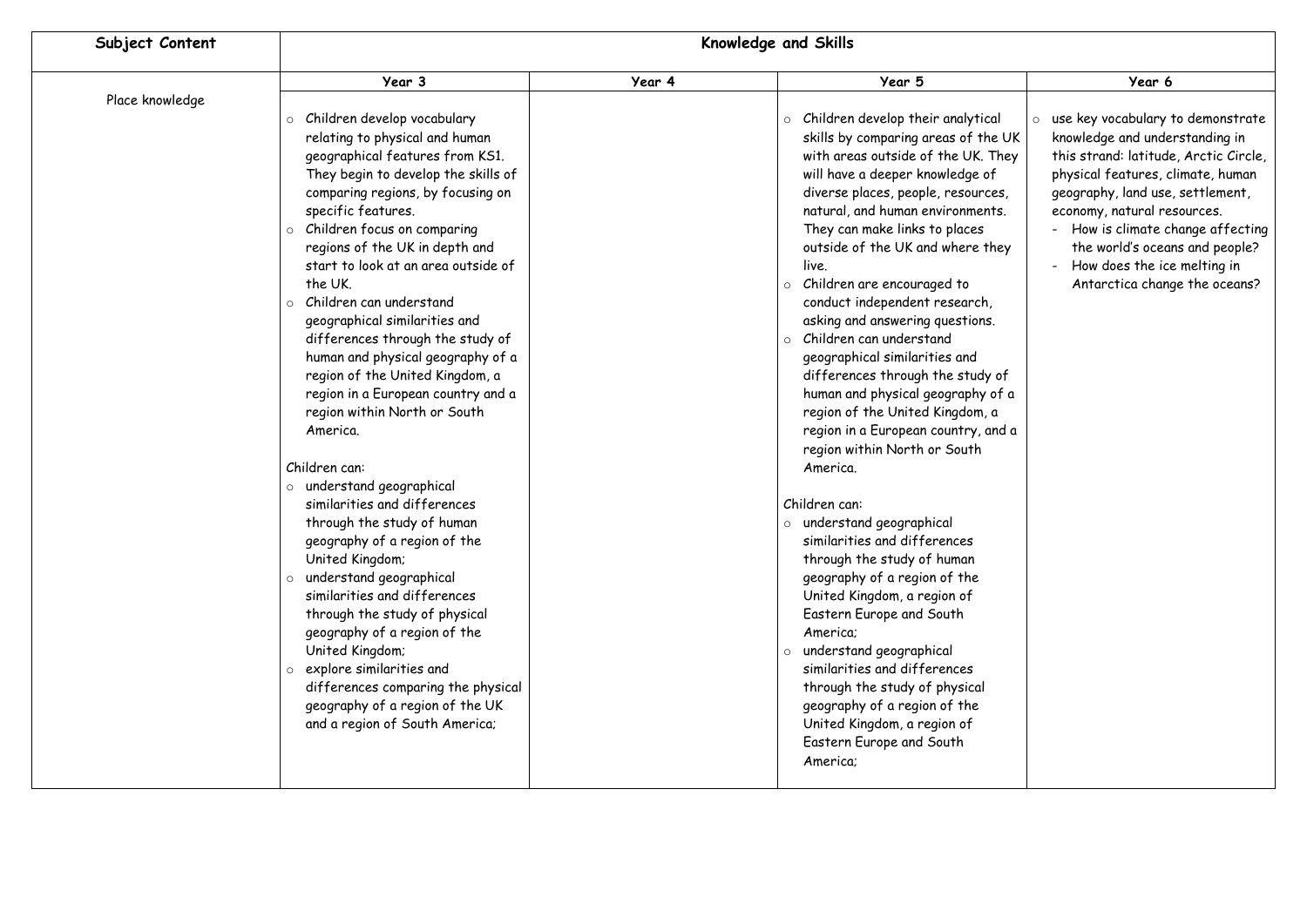| Subject Content              | Knowledge and Skills                                                                                                                                                                                                                                                                                                                                                                                                                                                                                                                                                                                                                                                                                                                                                                                                                                                                                                                                                                                                                                                            |                                                                                                                                                                                                                                                                                                                                                                                                                                           |                                                                                                                                                                                                                                                                                                                                                                                                                                                                                                                                                                                                                                                                                                                                                                                                                                                                                                                                                                                                                                                                                               |                                                                                                                                                                                                                                                                                                                                                                                                                                                                                           |
|------------------------------|---------------------------------------------------------------------------------------------------------------------------------------------------------------------------------------------------------------------------------------------------------------------------------------------------------------------------------------------------------------------------------------------------------------------------------------------------------------------------------------------------------------------------------------------------------------------------------------------------------------------------------------------------------------------------------------------------------------------------------------------------------------------------------------------------------------------------------------------------------------------------------------------------------------------------------------------------------------------------------------------------------------------------------------------------------------------------------|-------------------------------------------------------------------------------------------------------------------------------------------------------------------------------------------------------------------------------------------------------------------------------------------------------------------------------------------------------------------------------------------------------------------------------------------|-----------------------------------------------------------------------------------------------------------------------------------------------------------------------------------------------------------------------------------------------------------------------------------------------------------------------------------------------------------------------------------------------------------------------------------------------------------------------------------------------------------------------------------------------------------------------------------------------------------------------------------------------------------------------------------------------------------------------------------------------------------------------------------------------------------------------------------------------------------------------------------------------------------------------------------------------------------------------------------------------------------------------------------------------------------------------------------------------|-------------------------------------------------------------------------------------------------------------------------------------------------------------------------------------------------------------------------------------------------------------------------------------------------------------------------------------------------------------------------------------------------------------------------------------------------------------------------------------------|
|                              | Year 3                                                                                                                                                                                                                                                                                                                                                                                                                                                                                                                                                                                                                                                                                                                                                                                                                                                                                                                                                                                                                                                                          | Year 4                                                                                                                                                                                                                                                                                                                                                                                                                                    | Year 5                                                                                                                                                                                                                                                                                                                                                                                                                                                                                                                                                                                                                                                                                                                                                                                                                                                                                                                                                                                                                                                                                        | Year 6                                                                                                                                                                                                                                                                                                                                                                                                                                                                                    |
| Human and Physical Geography | Children have a stronger<br>understanding of the difference<br>between physical and human<br>geography. They use more precise<br>vocabulary, explaining the<br>processes of physical and human<br>geography and their significance.<br>They learn more about extreme<br>weather, the processes involved in<br>the causes and effects of extreme<br>weather, as well as beginning to<br>understand the impact of humans<br>on the earth.<br>Children locate a range of the<br>world's most significant human and<br>physical features. Explain how<br>physical features have formed,<br>why they are significant and how<br>they can change. Explain the<br>impact of humans on the earth in<br>terms of land use, settlements and<br>their direct connection to physical<br>changes.<br>Children can describe and understand<br>key aspects of:<br>physical geography, including:<br>$\circ$<br>climate zones, biomes,<br>volcanoes, tornadoes, tsunamis,<br>earthquakes and the water<br>cycle;<br>$\circ$ human geography, including:<br>types of settlement and land<br>use; | use key vocabulary to demonstrate<br>knowledge and understanding in<br>this strand: mantle, outer core,<br>inner core, magma, volcano, active,<br>dormant, extinct, earthquake,<br>epicentre, shock wave, magnitude,<br>tsunami, tornado, climate, tropics,<br>deforestation, evaporation, water<br>cycle, evaporation, condensation,<br>precipitation, cooling, filter,<br>pollution, settlement, settler, site,<br>need, shelter, food. | Children deepen their<br>understanding of the difference<br>between physical and human<br>geography. They can explain the<br>terminology of both aspects of<br>geography with a range of<br>examples. They spend time<br>exploring human geography and the<br>impact humans have on the world.<br>They focus on trade links,<br>resources and the distribution of<br>resources around the world.<br>Children also learn about the<br>different types of mountains.<br>Children will locate a range of the<br>world's most significant human and<br>physical features. Explain how<br>physical features have formed,<br>why they are significant and how<br>they can change.<br>Children can understand how these<br>are interdependent and how they<br>bring about spatial variation and<br>change over time.<br>Children will deepen their<br>understanding of the interaction<br>between physical and human<br>processes, and of the formation<br>and use of landscapes and<br>environments<br>Children can describe and understand<br>key aspects of:<br>use key vocabulary to demonstrate | $\circ$ human geography, including: types<br>of settlement and land use,<br>economic activity including trade<br>links, and the distribution of<br>natural resources including energy,<br>food, minerals and water;<br>physical geography, including:<br>$\circ$<br>climate zones, biomes and<br>vegetation belts, mountains and<br>the water cycle;<br>How is climate change affecting<br>the world's oceans and people?<br>How does the ice melting in<br>Antarctica change the oceans? |
|                              | use key vocabulary to demonstrate                                                                                                                                                                                                                                                                                                                                                                                                                                                                                                                                                                                                                                                                                                                                                                                                                                                                                                                                                                                                                                               |                                                                                                                                                                                                                                                                                                                                                                                                                                           | knowledge and understanding in this<br>strand: environmental disaster,                                                                                                                                                                                                                                                                                                                                                                                                                                                                                                                                                                                                                                                                                                                                                                                                                                                                                                                                                                                                                        |                                                                                                                                                                                                                                                                                                                                                                                                                                                                                           |
|                              | knowledge and understanding in this<br>strand: magma, volcano, active,                                                                                                                                                                                                                                                                                                                                                                                                                                                                                                                                                                                                                                                                                                                                                                                                                                                                                                                                                                                                          |                                                                                                                                                                                                                                                                                                                                                                                                                                           | settlement, resources, services,<br>goods, electricity, supply, generation,                                                                                                                                                                                                                                                                                                                                                                                                                                                                                                                                                                                                                                                                                                                                                                                                                                                                                                                                                                                                                   |                                                                                                                                                                                                                                                                                                                                                                                                                                                                                           |
|                              | dormant, extinct, earthquake,<br>epicentre, shock wave, magnitude,                                                                                                                                                                                                                                                                                                                                                                                                                                                                                                                                                                                                                                                                                                                                                                                                                                                                                                                                                                                                              |                                                                                                                                                                                                                                                                                                                                                                                                                                           | renewable, non-renewable, solar                                                                                                                                                                                                                                                                                                                                                                                                                                                                                                                                                                                                                                                                                                                                                                                                                                                                                                                                                                                                                                                               |                                                                                                                                                                                                                                                                                                                                                                                                                                                                                           |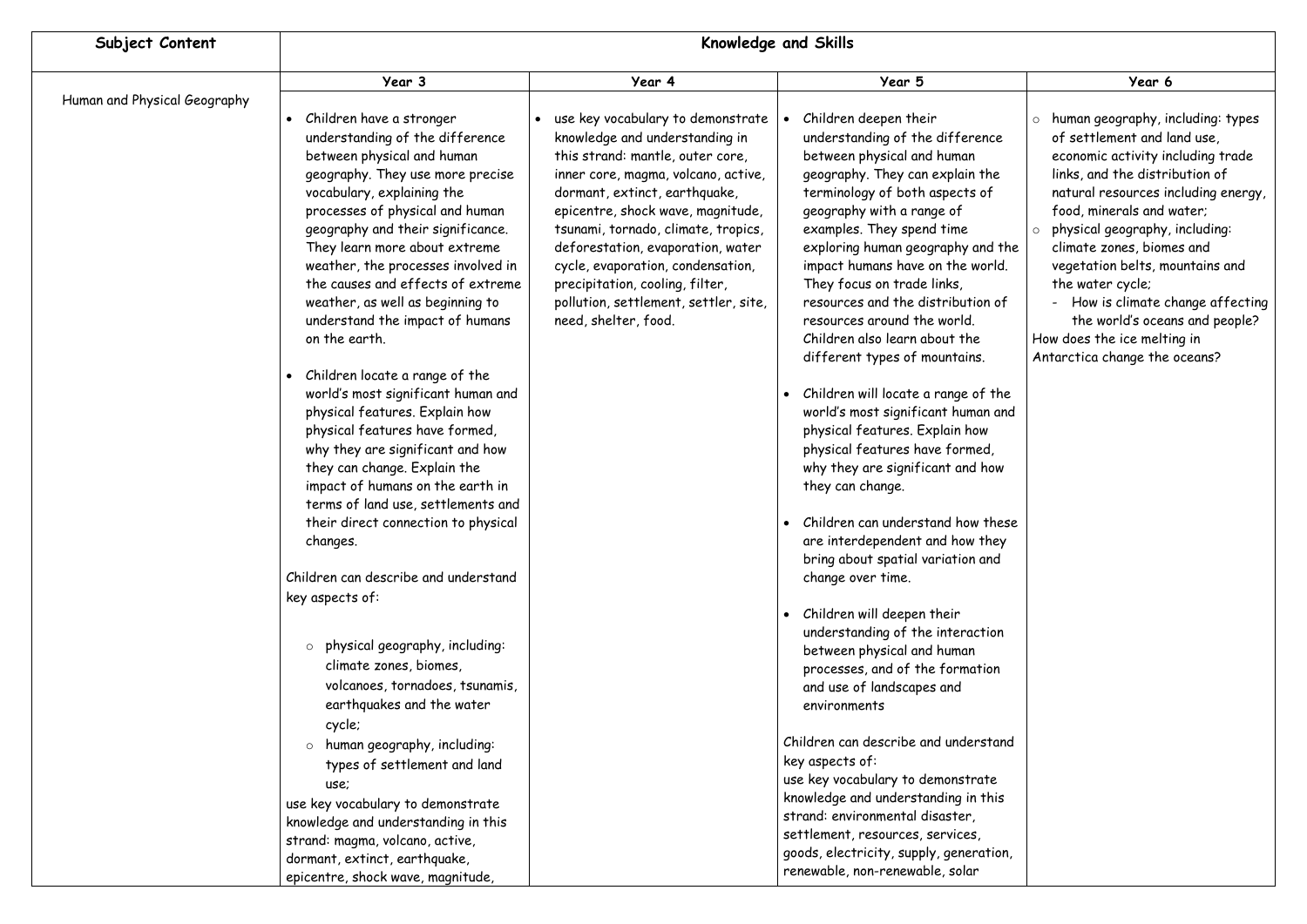| settlement, settler, site, need,<br>shelter, food. | power, wind power, biomass, origin,<br>import, export, trade, efficiency,<br>conservation, carbon footprint, peak,<br>plateau, fold mountain, fault-block<br>mountain, dome mountain, volcanic<br>mountain, plateau mountain, tourism,<br>positive, negative, economic, social,<br>environmental. |  |
|----------------------------------------------------|---------------------------------------------------------------------------------------------------------------------------------------------------------------------------------------------------------------------------------------------------------------------------------------------------|--|
|                                                    |                                                                                                                                                                                                                                                                                                   |  |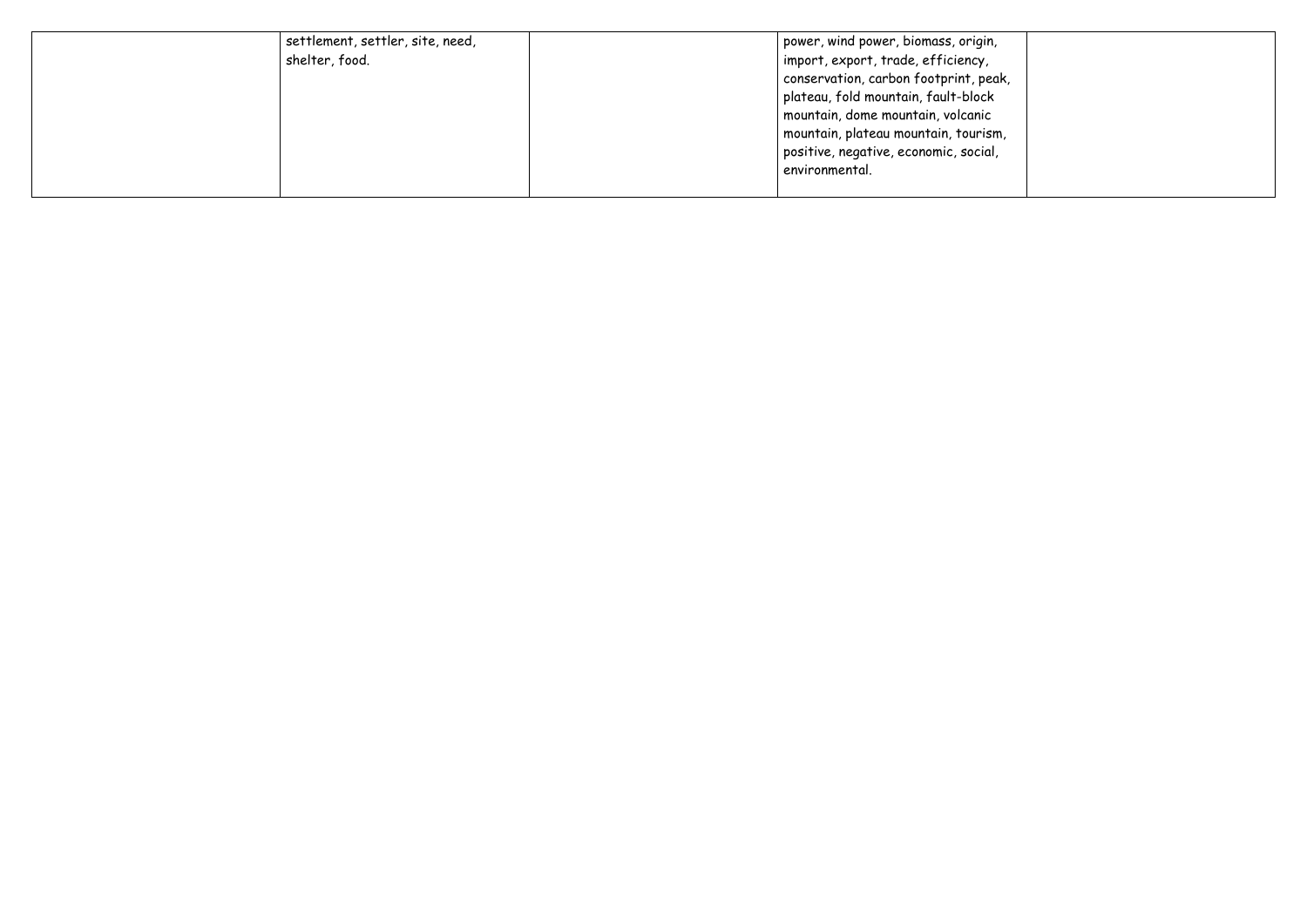| Subject Content                   | <b>Knowledge and Skills</b>                                                                                                                                                                                                                                                                                                                                                                                                                                                                                                                                                                                                                                                                                                                                                                                                                                                                                                                                                                                         |                                                                                                                                                                                                                                                                                                                                                                                                                                                                                                                                                                                                      |                                                                                                                                                                               |                                                                                                                                                                                                                                                                                                                                                                                                                                                                                                                                                                                                                                                                                                                                                                                                                                                                                                                                                                                                                                                                                                                                                                                               |
|-----------------------------------|---------------------------------------------------------------------------------------------------------------------------------------------------------------------------------------------------------------------------------------------------------------------------------------------------------------------------------------------------------------------------------------------------------------------------------------------------------------------------------------------------------------------------------------------------------------------------------------------------------------------------------------------------------------------------------------------------------------------------------------------------------------------------------------------------------------------------------------------------------------------------------------------------------------------------------------------------------------------------------------------------------------------|------------------------------------------------------------------------------------------------------------------------------------------------------------------------------------------------------------------------------------------------------------------------------------------------------------------------------------------------------------------------------------------------------------------------------------------------------------------------------------------------------------------------------------------------------------------------------------------------------|-------------------------------------------------------------------------------------------------------------------------------------------------------------------------------|-----------------------------------------------------------------------------------------------------------------------------------------------------------------------------------------------------------------------------------------------------------------------------------------------------------------------------------------------------------------------------------------------------------------------------------------------------------------------------------------------------------------------------------------------------------------------------------------------------------------------------------------------------------------------------------------------------------------------------------------------------------------------------------------------------------------------------------------------------------------------------------------------------------------------------------------------------------------------------------------------------------------------------------------------------------------------------------------------------------------------------------------------------------------------------------------------|
| Geographical Skills and Fieldwork | Year 3                                                                                                                                                                                                                                                                                                                                                                                                                                                                                                                                                                                                                                                                                                                                                                                                                                                                                                                                                                                                              | Year 4                                                                                                                                                                                                                                                                                                                                                                                                                                                                                                                                                                                               | Year 5                                                                                                                                                                        | Year 6                                                                                                                                                                                                                                                                                                                                                                                                                                                                                                                                                                                                                                                                                                                                                                                                                                                                                                                                                                                                                                                                                                                                                                                        |
|                                   | • Children begin to develop their<br>map skills. They will be able to<br>identify features on a map through<br>the use of symbols and keys.<br>They interpret a range of sources<br>of geographical information<br>including maps, diagrams, globes,<br>aerial photographs and<br>Geographical Information Systems<br>$(GIS)$ .<br>Children can:<br>use maps, atlases, globes and<br>digital/computer mapping to locate<br>countries and describe features<br>studied;<br>use symbols and keys (including the<br>use of Ordnance Survey maps), to<br>build their knowledge of the United<br>Kingdom and the wider world;<br>use fieldwork to observe and present<br>the human and physical features in<br>the local area using sketch maps, plans<br>and digital technologies;<br>use key vocabulary to demonstrate<br>knowledge and understanding in this<br>strand: sketch map, map, aerial view,<br>feature, annotation, landmark,<br>distance, key, symbol, land use, urban,<br>rural, population, coordinates. | Children begin to develop their map<br>skills. They will be able to identify<br>features on a map through the use of<br>symbols and keys. Children begin to<br>use fieldwork skills to monitor and<br>explain patterns in human and physical<br>features.<br>Children collect, analyse and<br>communicate a range of data gathered<br>through fieldwork that deepens their<br>understanding of geographical<br>processes. They interpret a range of<br>sources of geographical information<br>including maps, diagrams, globes,<br>aerial photographs and Geographical<br>Information Systems (GIS). | use fieldwork to observe, measure,<br>record and present human<br>features using a range of methods,<br>including sketch maps, plans and<br>graphs, and digital technologies; | • Children build on their map skills<br>by communicating locations<br>through grid references and<br>coordinates. They also explain<br>what makes a good map symbol and<br>why. Children focus on observing<br>and recording the changes of<br>human features over time, for<br>example trade patterns.<br>• Children will become confident in<br>collecting, analysing, and<br>communicating a range of data.<br>Children can explain how the<br>Earth's features at different<br>scales are shaped, interconnected<br>and change over time.<br>Children can:<br>$\circ$ use maps, atlases, globes and<br>digital/computer mapping to locate<br>countries and describe features;<br>use the eight points of a compass,<br>four and six-figure grid<br>references, symbols and key<br>(including the use of Ordnance<br>Survey maps) to build their<br>knowledge of the United Kingdom<br>and the wider world;<br>o use key vocabulary to demonstrate<br>knowledge and understanding in<br>this strand: atlas, index,<br>coordinates, latitude, longitude,<br>key, symbol, Ordnance Survey,<br>Silva compass, legend, borders,<br>fieldwork, measure, observe,<br>record, map, sketch, graph. |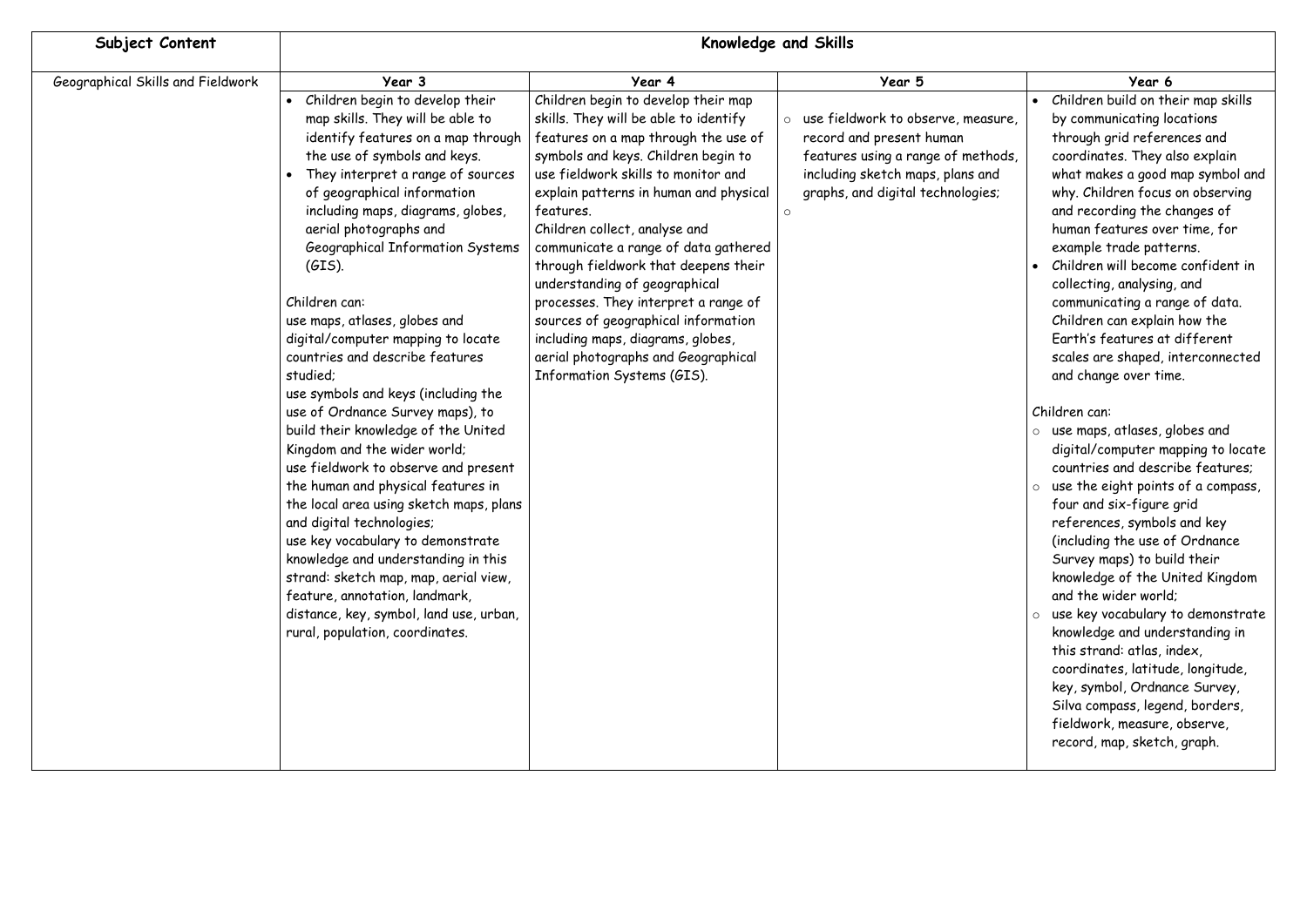# Progression - Vocabulary

| Subject Content                | Vocabulary |                                                                                                                                                                                                                                                                                                                                                    |        |        |
|--------------------------------|------------|----------------------------------------------------------------------------------------------------------------------------------------------------------------------------------------------------------------------------------------------------------------------------------------------------------------------------------------------------|--------|--------|
| Locational Knowledge           | Year 3     | Year 4                                                                                                                                                                                                                                                                                                                                             | Year 5 | Year 6 |
| Place knowledge                | Year 3     | Year 4                                                                                                                                                                                                                                                                                                                                             | Year 5 | Year 6 |
| Human and Physical Geography   | Year 3     | Year 4                                                                                                                                                                                                                                                                                                                                             | Year 5 | Year 6 |
|                                |            | Site, location, Cumbria, Lake District,<br>village, town, valley, mountain, river,<br>lake, mouth, run-off, change, storm,<br>rainfall, wind, saturated, natural<br>disaster, change, satellite, orbit,<br>remote sensing, trend, wireless,<br>hurricane, emergency planning, city,<br>vegetation, desert, lake, irrigation,<br>sea, deforestation |        |        |
| Geography skills and fieldwork | Year 3     | Year 4                                                                                                                                                                                                                                                                                                                                             | Year 5 | Year 6 |
|                                |            |                                                                                                                                                                                                                                                                                                                                                    |        |        |

# Progression - Curriculum Links

| Subject Content   | Curriculum Links |        |        |        |
|-------------------|------------------|--------|--------|--------|
|                   | Year 3           | Year 4 | Year 5 | Year 6 |
| Art and Design    |                  |        |        |        |
|                   | Year 3           | Year 4 | Year 5 | Year 6 |
| Computing         |                  |        |        |        |
|                   | Year 3           | Year 4 | Year 5 | Year 6 |
| Design Technology |                  |        |        |        |
|                   | Year 3           | Year 4 | Year 5 | Year 6 |
| English           |                  |        |        |        |
|                   | Year 3           | Year 4 | Year 5 | Year 6 |
| Geography         |                  |        |        |        |
|                   | Year 3           | Year 4 | Year 5 | Year 6 |
| History           |                  |        |        |        |